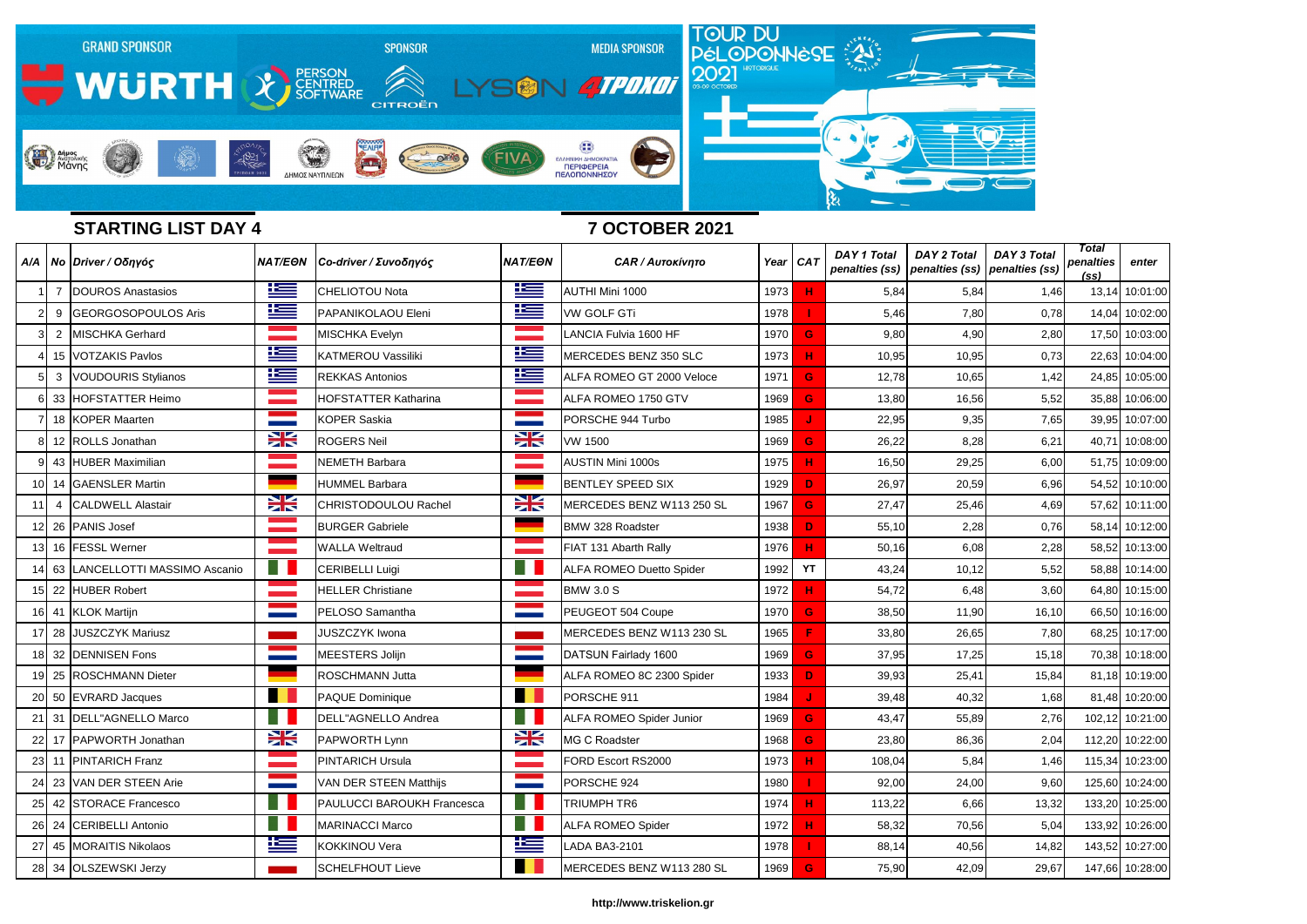

# **STARTING LIST DAY 4 7 OCTOBER 2021**

|    |       | A/A   No   Driver / Οδηγός           | <b>NAT/EON</b>    | Co-driver / Συνοδηγός         | <b>NAT/EON</b> | <b>CAR / Αυτοκίνητο</b>               | Year CAT |             | <b>DAY 1 Total</b> | <b>DAY 2 Total</b><br>penalties (ss)   penalties (ss)   penalties (ss) | <b>DAY 3 Total</b> | Total<br>penalties<br><u>(ss)</u> | enter             |
|----|-------|--------------------------------------|-------------------|-------------------------------|----------------|---------------------------------------|----------|-------------|--------------------|------------------------------------------------------------------------|--------------------|-----------------------------------|-------------------|
|    |       | 29 54 GIUSTINI Carlo                 |                   | <b>MIZINA Svetlana</b>        |                | <b>ALFA ROMEO Giulietta Spider</b>    | 1957     | E           | 45,00              | 97,00                                                                  | 14,00              | 156,00                            | 10:29:00          |
|    | 30 21 | <b>KNUCHEL Ulrich</b>                | $\div$            | <b>KNUCHEL Verena</b>         | $\rightarrow$  | <b>TRIUMPH Dolomite</b>               | 1977     |             | 37,73              | 123,97                                                                 | 5,39               | 167,09                            | 10:30:00          |
|    |       | 31 19 BOSMA Jaap                     | <b>STATISTICS</b> | BOSMA-MEINSMA Agatha          |                | PEUGEOT 404 XC7                       | 1971     | G           | 87,33              | 88,04                                                                  | 6,39               | 181,76                            | 10:31:00          |
|    |       | 32 60 NOBLE John                     | VZ<br><b>ZN</b>   | <b>NOBLE Jean</b>             | X              | MERCEDES BENZ 280SL                   | 1970     | G           | 156,00             | 30,00                                                                  | 10,00              | 196,00                            | 10:32:00          |
|    |       | 33 58 BEECHENER Richard              | NZ<br>ZN          | <b>BEECHENER Anja</b>         | X              | MERCEDES BENZ W113 230 SL             | 1964     | F           | 161,92             | 30,08                                                                  | 8,32               | 200,32                            | 10:33:00          |
| 34 |       | ARVANITIS Nikolaos*                  | <u>r </u>         | CHARALAMPAKI Ioanna*          | <u>ks</u>      | <b>AUSTIN Healey 100/4 BN2</b>        | 1956     | $\mathsf E$ | 178,08             | 13,44                                                                  | 14,56              | 206,08                            | 10:34:00          |
|    |       | 35 57 STIPCICH Pierluigi             |                   | <b>TOMBOLINI Alfredo</b>      |                | <b>ALFA ROMEO Giulia Spider</b>       | 1962     | F           | 131,00             | 71,00                                                                  | 9,00               | 211,00                            | 10:35:00          |
|    |       | 36 61 ADRIAENS Serge                 |                   | <b>BELMANS Danielle</b>       |                | PORSCHE 911                           | 1989     | YT          | 106,80             | 92,56                                                                  | 12,46              | 211,82                            | 10:36:00          |
|    |       | 37 56 MOTTIRONI Pierluigi            |                   | <b>QUINTILIANI Daniela</b>    | H I            | <b>ALFA ROMEO Giulia Sprint</b>       | 1962     | F           | 57,00              | 109,00                                                                 | 52,00              | 218,00                            | 10:37:00          |
|    |       | 38 48 WOLHFART Volker                |                   | <b>LAUTON Karin</b>           | n l            | PORSCHE 911 SC                        | 1980     |             | 34,40              | 168,00                                                                 | 23,20              | 225,60                            | 10:38:00          |
|    |       | 39 36 MLCOCH Hansi                   |                   | <b>STEIDLER Burgi</b>         |                | <b>ALFA ROMEO Junior Sport Zagato</b> | 1970     | G           | 205,80             | 14,00                                                                  | 6,30               | 226,10                            | 10:39:00          |
|    |       | 40 52 LAGIOS Miltiades               | <u>k</u>          | <b>KOUTSIS Ioannis</b>        | <u>res</u>     | MERCEDES BENZ W191/170 DS             | 1953     | E           | 130,91             | 74,73                                                                  | 20,67              | 226,31                            | 10:40:00          |
|    |       | 41 47 STEFOU Alexandros              | $\mathbf{r}$      | <b>ZACHAROPOULOS Nikolaos</b> | <u>is </u>     | <b>NISSAN A10 Violet</b>              | 1980     |             | 122,40             | 81,60                                                                  | 33,60              | 237,60                            | 10:41:00          |
|    |       | 42 51 ZACHOPOULOU-ANTONATOU Christin |                   | ZACHOPOULOU Miranda           | 华              | <b>ANCIA Fulvia Coupe 1,3s</b>        | 1973     | н           | 189,07             | 66,43                                                                  | 8,76               | 264,26                            | 10:42:00          |
|    | 43 27 | LUZI Lucio                           |                   | <b>MAMBRETTI Anna</b>         |                | JAGUAR XK120 OTS                      | 1951     | E           | 46,41              | 217,77                                                                 | 7,65               | 271,83                            | 10:43:00          |
|    |       | 44 35 MOSCICKI Artur                 |                   | <b>MOSCICKI Adrian</b>        |                | MERCEDES BENZ W113 280 SL             | 1969     | G           | 16,56              | 252,54                                                                 | 9,66               | 278,76                            | 10:44:00          |
|    |       | 45 55 FILIPOWICZ Tomasz              |                   | RODEK Joanna Lidia            |                | MERCEDES BENZ W121 190 SL             | 1959     | E           | 71,39              | 185,85                                                                 | 64,90              | 322,14                            | 10:45:00          |
|    |       | 46 40 BANTZIS Antonios               | <u>k</u>          | PAPASOTIRIOU Dimosthenis      | 华              | LANCIA Beta Montecarlo                | 1976     | н           | 153,52             | 99,56                                                                  | 72,96              | 326,04                            | 10:46:00          |
|    |       | 47 39 KEMPE Jim                      | <b>STATISTICS</b> | <b>KEMPE Hennie</b>           |                | ALFA ROMEO GIULIA                     | 1971     | G           | 307,43             | 39,05                                                                  | 13,49              | 359,97                            | 10:47:00          |
|    |       | 48 49 OGNEAN Viorel                  |                   | <b>OGNEAN Levana</b>          |                | <b>TOYOTA Celica Supra</b>            | 1982     |             | 202,54             | 127,92                                                                 | 111,52             | 441,98                            | 10:48:00          |
|    |       | 49 46 KUIPER Remco                   |                   | <b>WANTIA Jordy</b>           |                | DATSUN 180B                           | 1978     |             | 161,46             | 385,32                                                                 | 124,8              |                                   | 671,58 10:49:00   |
|    |       | 50 20 FOWLER David                   | X                 | <b>BARNICOAT James</b>        | $\frac{1}{2}$  | <b>TRIUMPH Spitfire MKII</b>          | 1965     | F           | 623,35             | 104,65                                                                 | 9,75               | 737,75                            | 10:50:00          |
|    |       | 51 59 SAMARAS Alexandros             | ▙▆                | <b>SAMARA Alexandra</b>       | 华兰             | ROLLS ROYCE SILVER SHADOW             | 1968     | $\mathbf G$ | 296,00             | 304,00                                                                 | 147                | 747,00                            | 10:51:00          |
|    |       | 52 38 DUPEN Ella                     | X                 | CHRISTODOULOU Sophia          | X              | VW Beetle 1300                        | 1971     | G           | 565,16             | 290,00                                                                 | 31                 |                                   | 886,16 10:52:00   |
|    |       | 53 44 NIETRZEBA Adam                 |                   | <b>LYSON Tomasz</b>           |                | <b>BUICK Century Custom Wagon</b>     | 1976     | H           | 215,84             | 1.003,96                                                               | 481,84             |                                   | 1.701,64 10:53:00 |
|    |       | 54 8 BUSH Julian                     | X                 | PAPWORTH Simon                | X              | ALFA ROMEO 1750 Spider                | 1971     | G           | 63,19              | 511,20                                                                 | 1704               | 2.278,39                          | 10:54:00          |
|    |       | 55 37 MALUSZYNSKA Joanna             |                   | DOBANIEWICZ-GRABOWSKA Magdale |                | MERCEDES BENZ W113 280 SL             | 1970     | G           | 273,00             | 2.100,00                                                               | 20,3               |                                   | 2.393,30 10:55:00 |
|    |       | 56 62 SATRAZEMI Maria                | <u>ies</u>        | <b>RALLI</b> Sia              | <u>is s</u>    | ALFA ROMEO Spider S4                  | 1990     | <b>YT</b>   | 334,80             | 2.176,20                                                               | 739,8              |                                   | 3.250,80 10:56:00 |